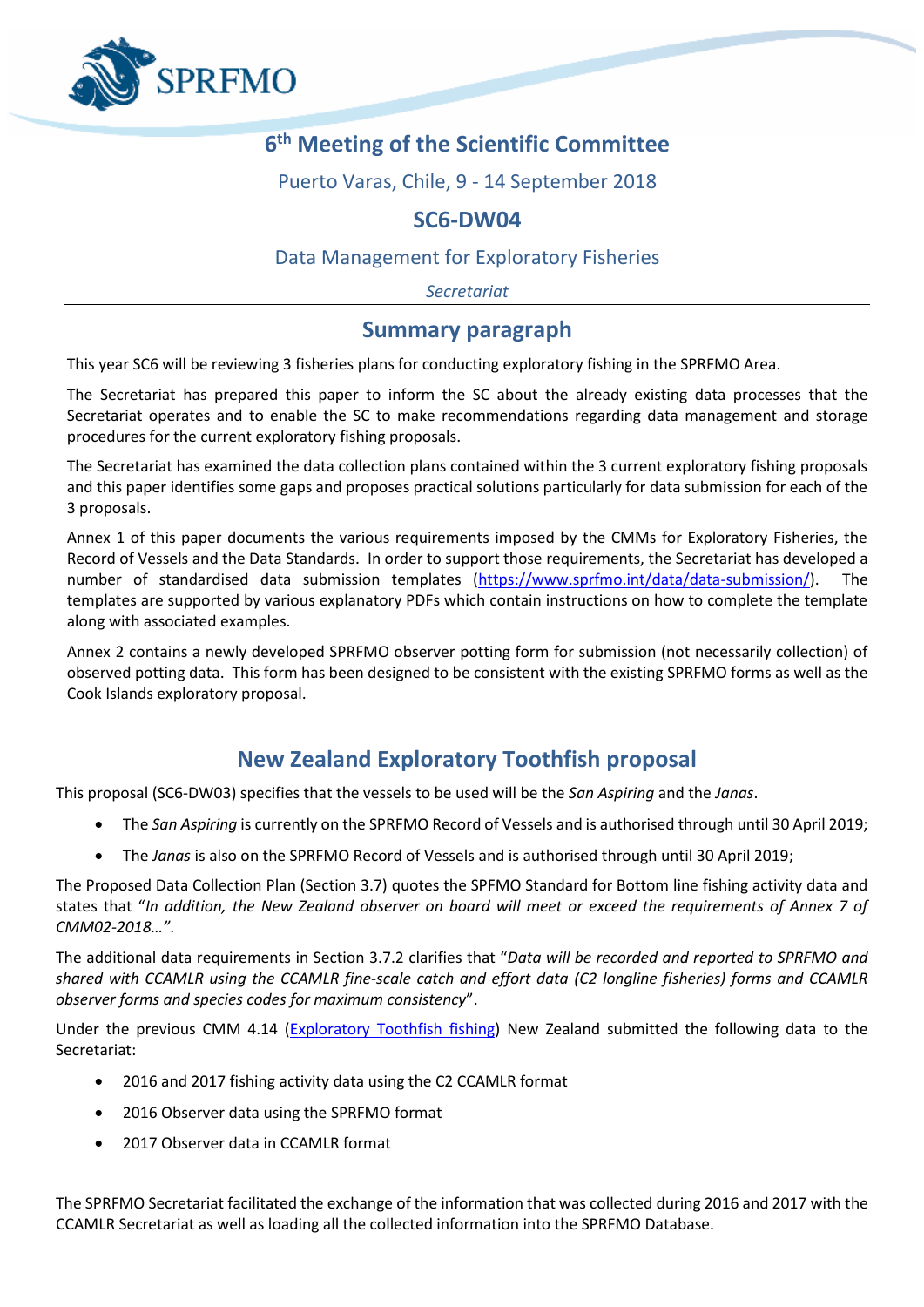#### **Proposed SC recommendations (assuming the fisheries plan in SC6-DW03 is accepted):**

- That CCAMLR C2 forms are used by the New Zealand vessels when conducting exploratory toothfish fishing in the SPRFMO Area (as suggested by the proposal).
- That the CCAMLR observer forms are used by the observers when conducting exploratory toothfish fishing in the SPRFMO Area (as suggested by the proposal).
- That all information is submitted to the SPRFMO Secretariat who will be responsible for loading the information in to the SPRFMO DB and for sharing it with the CCAMLR Secretariat (under the existing Arrangement and as suggested by the proposal).
- That data for the exploratory fishery is included into the SPRFMO Landing submission as well as the annual Catch totals.

# **European Union Exploratory Toothfish proposal**

This proposal (SC6-DW02) specifies that the vessel to be used will be the *Tronio*.

• The *Tronio* is currently on the SPRFMO Record of Vessels, but its most recent authorisation ended 31 December 2009.

The Proposed Data Collection Plan (Section 5) confirms that "*The F/V Tronio will fulfil with the data to be collected detailed in CMM 02-2018, and specifically those included in Annex 3 (*bottom longline fishing activity*) and Annex 7 (*Observer data*)"*. The proposal acknowledges the Arrangement between SPRFMO and CCAMLR and proposes to use CCAMLR tags and CCAMLR VME identification guides.

The Vessel and the observers have extensive experience fishing under the CCAMLR regime and using CCAMLR forms.

### **Proposed SC recommendations (assuming the fisheries plan in SC6-DW02 is accepted):**

- That consistent with para 6 of CMM 05-2016 the *Tronio* is authorised by the European Union at least 15 days prior to entering the Convention Area.
- That CCAMLR C2 forms are used by the Spanish vessel when conducting exploratory toothfish fishing in the SPRFMO Area.
- That the CCAMLR observer forms are used by the observers when conducting exploratory toothfish fishing in the SPRFMO Area.
- That all information is submitted to the SPRFMO Secretariat who will be responsible for loading the information in to the SPRFMO DB and for sharing it with the CCAMLR Secretariat (under the existing Arrangement).
- That data for the exploratory fishery is included into the SPRFMO Landing submission as well as Annual Catch totals.

# **Cook Islands Exploratory Potting proposal**

This proposal (SC6-DW01) specifies that the vessel to be used will be the *Great Southern*.

• The *Great Southern* is not currently on the SPRFMO Record of Vessels.

The Data Collection Methods (Section 8) confirms that "*data will be collected daily in accordance with CMM 02-2017 using two daily logs*" and "*During all EPF operations conducted by GS during each trip the following standard data will be collected, as defined by the SPRFMO data standard for exploratory research fishing activity*". This information is consistent with the current SPRFMO Potting form.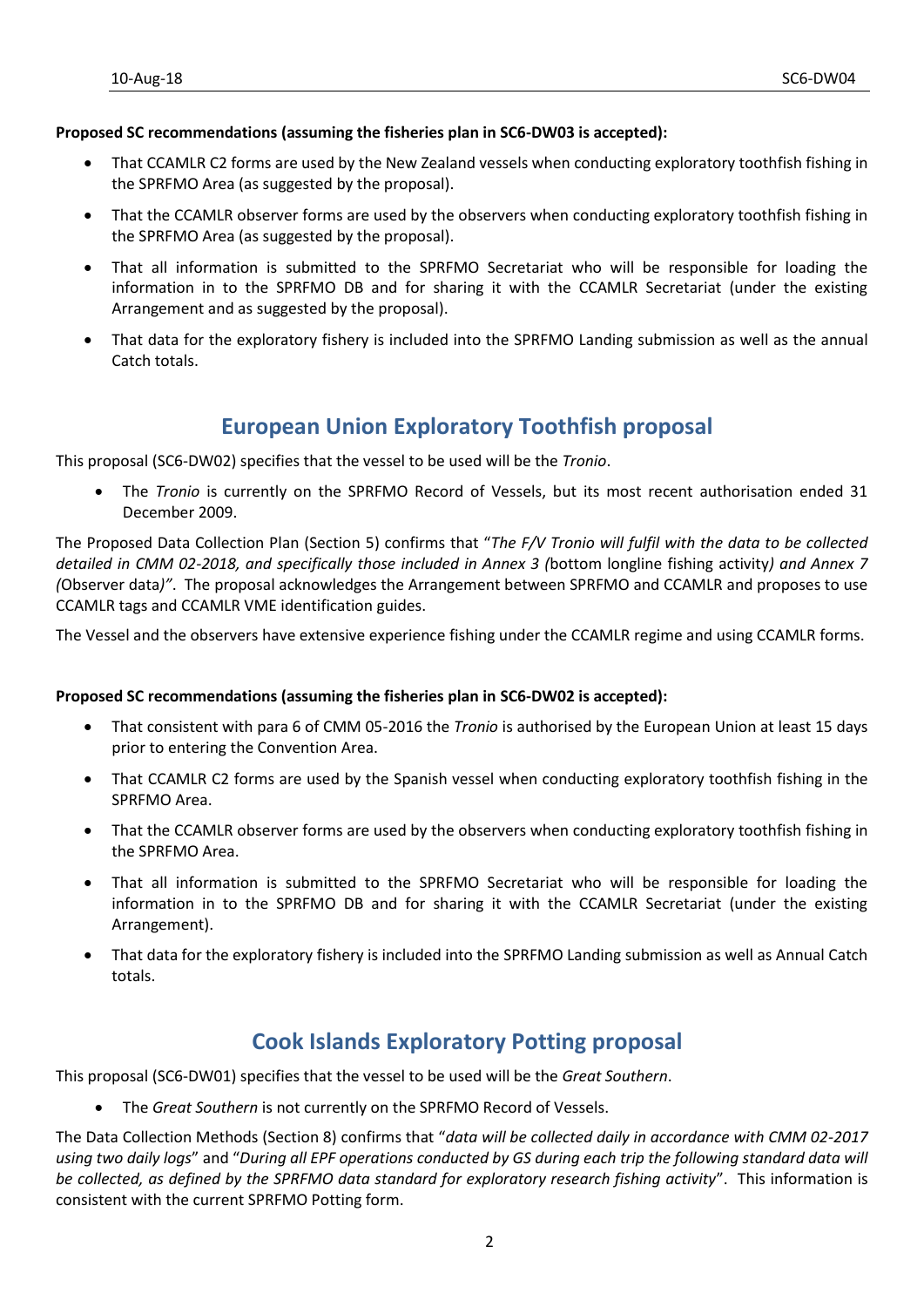#### 10-Aug-18 SC6-DW04

Section 8.6 describes a scientific sampling plan. As the SPRFMO currently does not have an observer potting form the Secretariat has designed a template for the submission (not necessarily collection) of observed potting data. This form has been designed to be consistent with the existing SPRFMO forms as well as the Cook Islands exploratory proposal.

### **Proposed SC recommendations (assuming the fisheries plan in SC6-DW01 is accepted):**

- That consistent with para 6 of CMM 05-2016 the *Great Southern* is authorised by the European Union at least 15 days prior to entering the Convention Area.
- That SPRFMO potting activity forms are used by the Cook Islands vessel when reporting on exploratory potting in the SPRFMO Area (as suggested by the proposal).
- That the template shown in Annex 2 is used by Cook Islands vessel when reporting on observer data collected during the exploratory potting in the SPRFMO Area.
- That data for the exploratory fishery is included into the SPRFMO Landing submission as well as Annual Catch totals (as suggested by the proposal).

### **Annex 1**

Relevant sections from current Conservation and Management Measures are:

#### **CMM 13-2016 (Exploratory Fisheries)**

- Para 5a) *submit an application to the Commission to permit a vessel or vessels that fly its flag to fish in that exploratory fishery. This application shall include information that satisfies paragraphs 2 and 3 of Annex 1 of CMM 05- 2016 (Record of Vessels*);
- Para 9 *"…The Data Collection Plan shall identify and describe the data needed and any operational research actions necessary to obtain data from the exploratory fishery to enable an assessment of the stock, the feasibility of establishing a fishery and the impact of fishing activity on non-target, associated or dependent species and the marine ecosystem in which the fishery occurs. …"*
- Para 10 *The Data Collection Plan shall require, as appropriate:* 
	- *a) a description of the catch, effort and related biological, ecological and environmental data required to undertake the evaluations described in paragraph 24;*
	- *b) the dates by which the data must be provided to the Commission;*
	- *c) a plan for directing fishing effort in an exploratory fishery to allow for the acquisition of relevant data to evaluate the fishery potential and the ecological relationships among harvested, non-target and associated and dependent populations and the likelihood of adverse impact;*
	- *d) where appropriate, a plan for the acquisition of any other research data obtained by fishing vessels, including activities that may require the cooperative activities of scientific observers and the vessel, as may be required by the Scientific Committee to evaluate the fishery potential and the ecological relationships among harvested, non-target, associated and dependent populations and the likelihood of adverse impacts; and*
	- *e) an evaluation of the time scales involved in determining the responses of harvested, dependent and related populations to fishing activities*.
- Para 17 *Members and CNCPs shall ensure that where their flagged vessels fish in an exploratory fishery, the data required by the Data Collection Plan is provided to the Commission. That data shall be provided to the relevant standard prescribed in CMM 02-2018 (Data Standards). Members and CNCPs whose vessels participate in exploratory fisheries shall be prohibited from fishing in the relevant exploratory fishery if the data specified in the Data Collection Plan has not been submitted to the Commission for the most recent season in which the fishing occurred, until the relevant data has been submitted to the Commission and the Scientific Committee has had the opportunity to review that data.*